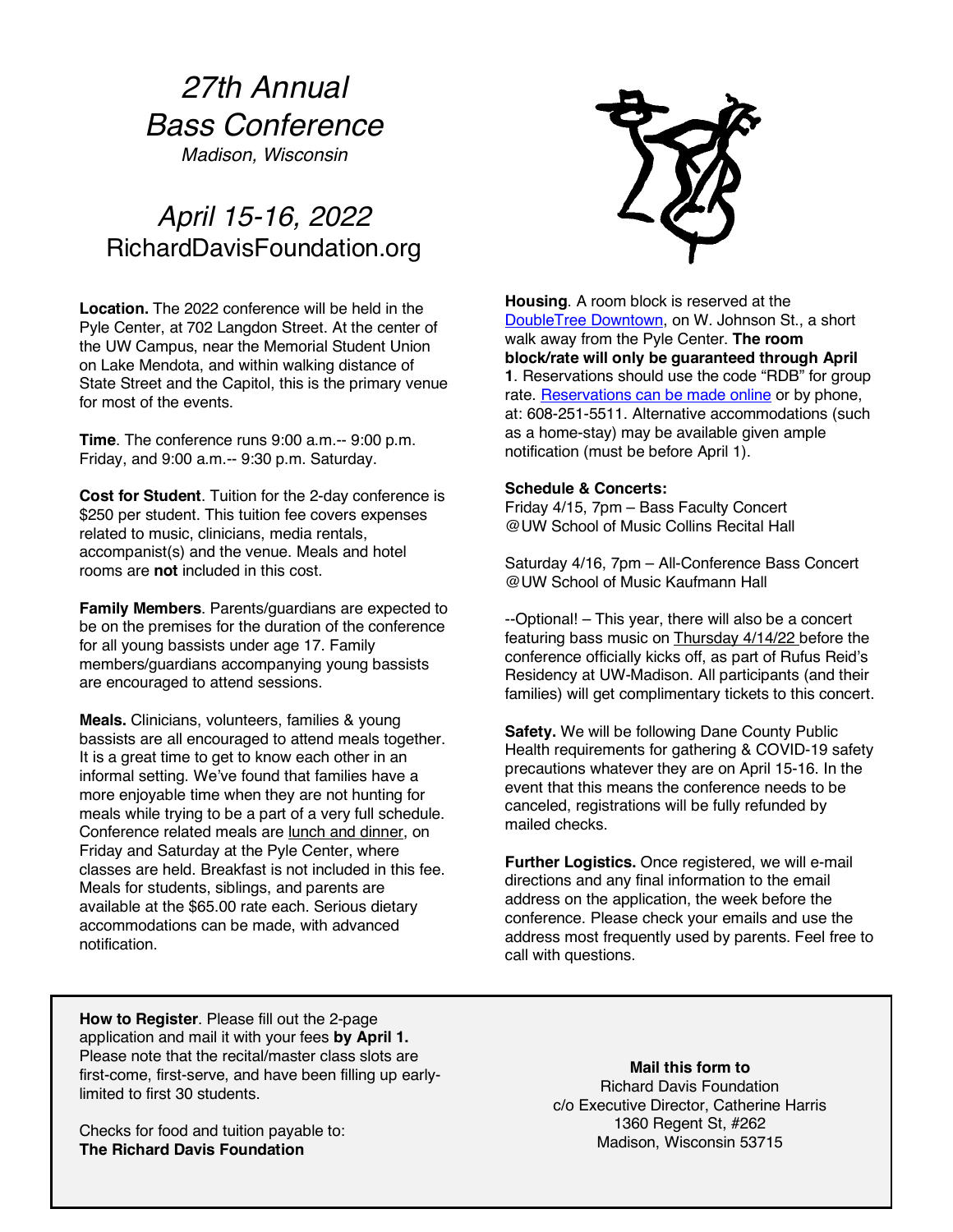

## Richard Davis Foundation for Young Bassits Inc., **27th Annual Conference 2022 Registration**

(please use a separate application for each student)

Young Bassist Name

### Other Attendee Names

**Parent/guardian attendance is recommended for ALL students, REQUIRED for students under age 17** *Please list parents, guardians, siblings, family, and or friends attending with the young bassist, knowing this information ahead of time allows us to print name tags which will grant access to classes and concerts.* 

\_\_\_\_\_\_\_\_\_\_\_\_\_\_\_\_\_\_\_\_\_\_\_\_\_\_\_\_\_\_\_\_\_\_\_\_\_\_\_\_\_\_\_\_\_\_\_\_\_\_\_\_\_\_\_\_\_\_\_\_\_\_\_\_\_\_\_\_

Address \_\_\_\_\_\_\_\_\_\_\_\_\_\_\_\_\_\_\_\_\_\_\_\_\_\_\_\_\_\_\_\_\_\_\_\_\_\_\_\_\_\_\_\_\_\_\_\_\_\_\_\_\_\_\_\_\_\_\_\_\_

Phone Number\_\_\_\_\_\_\_\_\_\_\_\_\_\_\_\_\_\_\_ E-mail Address \_\_\_\_\_\_\_\_\_\_\_\_\_\_\_\_\_\_\_\_\_\_\_

Parent/Guardian Attendance

The goal of the Richard Davis Foundation for Young Bassists, Inc. is to provide a unique learning environment for young bassists. Year after year, we are deeply impressed by the enthusiastic cooperation and musical development of our young bassist participants. Indeed, the expectation is that young bassists will participate fully and will comport themselves safely and cooperatively. In addition, the expectation is that for young bassist participants under age 17, a parent or guardian will remain on the premises of the hosting facility for the entire conference and assume full responsibility for the safety of young bassist conference participants. I agree to remain on the premises.

Release from Liability and Indemnification

As a parent or legal guardian of the young bassist who is a participant in the 2022 bass conference, I agree to release from liability the Richard Davis Bass Foundation for Young Bassists Inc., staff, instructors, volunteers, and the hosting facility from any claim for loss and/or injury of any nature whatsoever, except those caused by the intentional acts of these named parties.

### Photo Waiver

As a parent or legal guardian of the young bassist who is a participant in the 2022 bass conference, I hereby give permission for the Richard Davis Foundation for Young Bassists Inc. to use any photographs or videos taken of my child, my family in attendance and me in connection with the conference for all legitimate purposes, without compensation. I waive the right to inspect or approve the finished photographs or videos.

Please sign and date, indicating that you have read and agree to the statements above:

| $\sim$<br>Sign | .<br>.<br>w.<br>16 | --<br>--- |
|----------------|--------------------|-----------|
|                |                    |           |